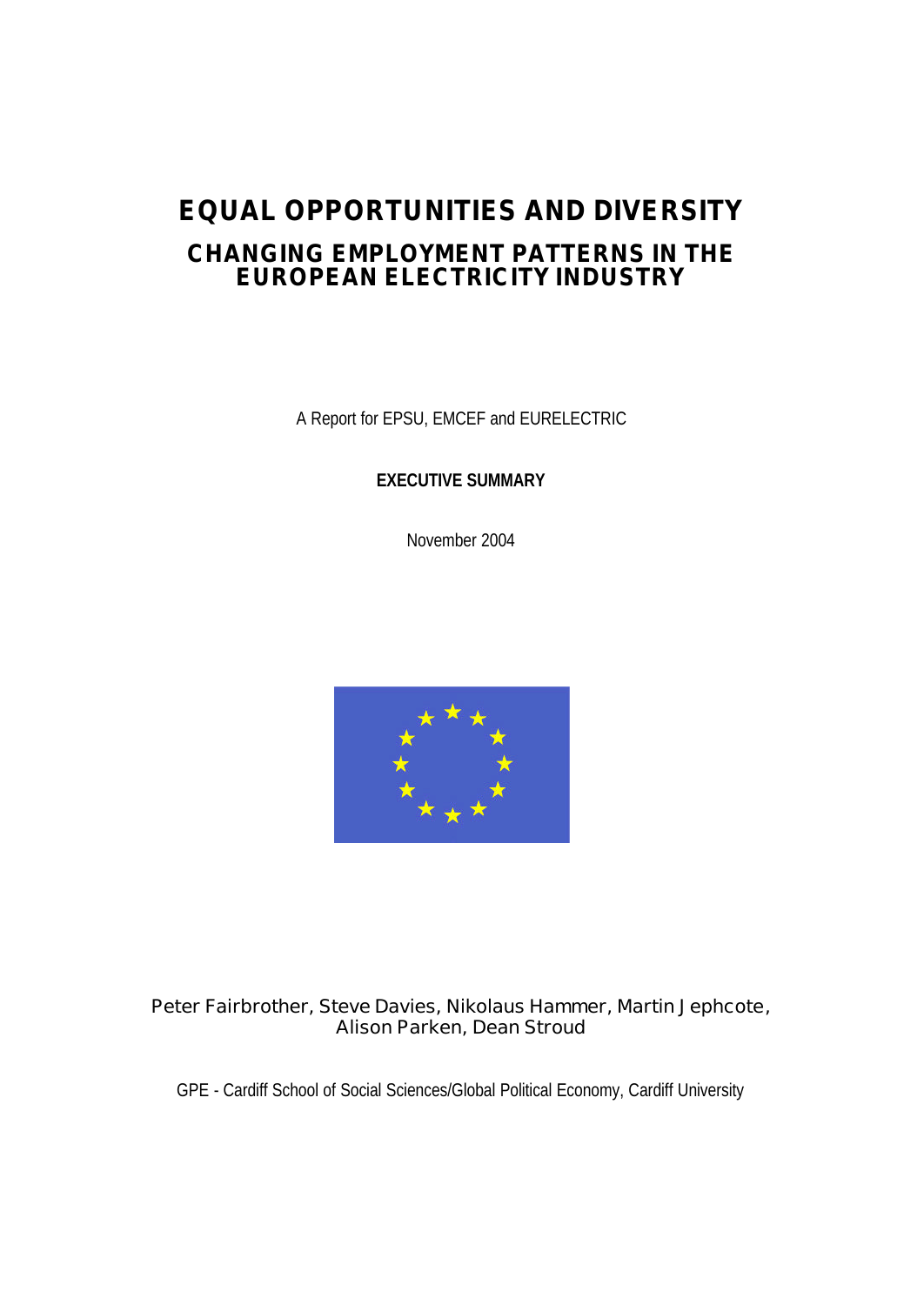# *EQUAL OPPORTUNITIES AND DIVERSITY*

# *CHANGING EMPLOYMENT PATTERNS IN THE EUROPEAN ELECTRICITY INDUSTRY – Volume One (Main Report)*

A Report for EPSU, EMCEF and EUERELECTRIC November 2004

Peter Fairbrother, Steve Davies, Nikolaus Hammer, Martin Jephcote, Alison Parken, Dean **Stroud** 

GPE - Cardiff School of Social Sciences/Global Political Economy, Cardiff University



Any notice or publication, in whatever form or by whatever medium, including the internet must specify that it reflects the author's views and that social partners are not liable for any use that may be made of the information contained in the notice or publication.

This project received financial support from the European Commission DG Employment and Social Affairs – Social Dialogue.

Any notice or publication, in whatever form or by whatever medium, including the internet must specify that it reflects the author's views and that the Commission is not liable for any use that may be made of the information contained in the notice or publication.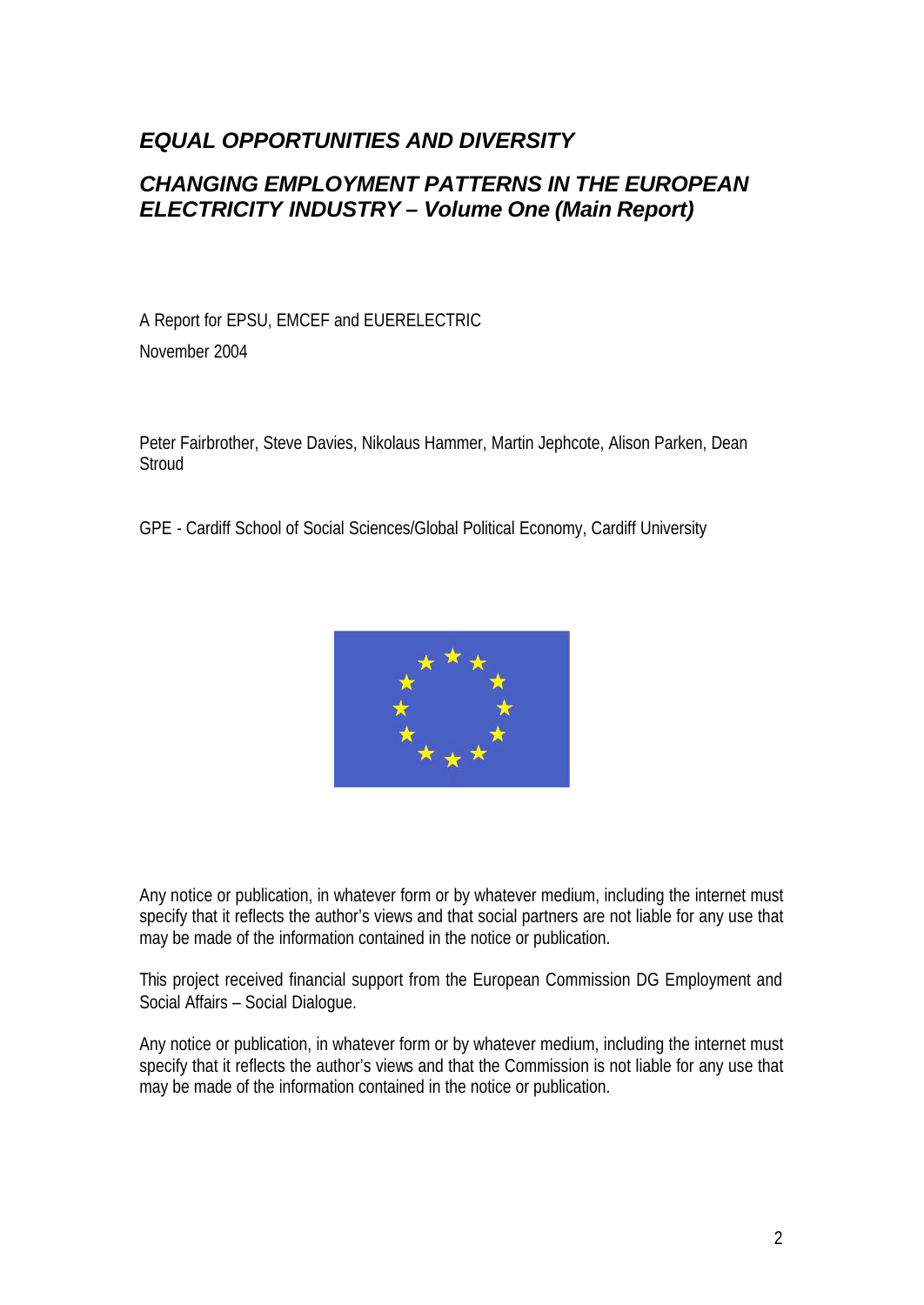# *EQUAL OPPORTUNITIES AND DIVERSITY*

# *CHANGING EMPLOYMENT PATTERNS IN THE EUROPEAN ELECTRICITY INDUSTRY – Volume One (Main Report)*

A Report for EPSU, EMCEF and EURELECTRIC November 2004

Peter Fairbrother, Steve Davies, Nikolaus Hammer, Martin Jephcote, Alison Parken, Dean Stroud

GPE - Cardiff School of Social Sciences/Global Political Economy, Cardiff University



Cardiff School of Social Sciences/GPE Cardiff University King Edward VII Avenue Cardiff CF10 3WT United Kingdom

Professor Peter Fairbrother Tel: +44-29-20875155 Fax: +44-29-20874175 e-mail: fairbrotherpd@cardiff.ac.uk Mr. Steve Davies Dr. Nikolaus Hammer Dr. Martin Jephcote Dr. Alison Parken Dr. Dean Stroud

This report was commissioned by the European social partners EPSU, EMCEF and EURELECTRIC. The views expressed herein are those of the Contractor and do not represent any official views of the social partners or the managers, trade union representatives or employees that were interviewed. The views expressed herein represent an expert opinion and are neither official nor those of the companies.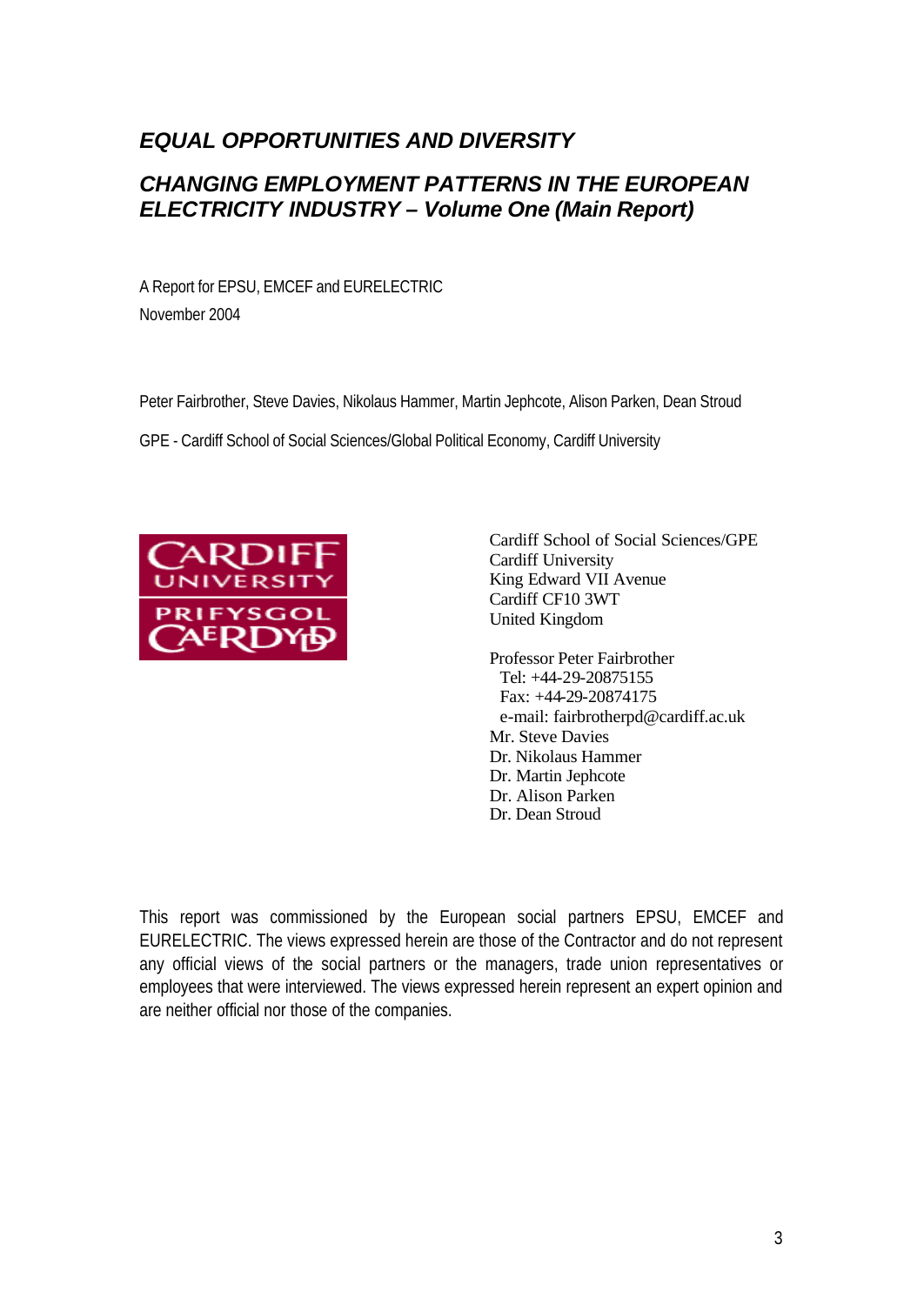# **Executive Summary and Recommendations**

- 1. The European Electricity industry is undergoing dramatic change, with implications for the composition of the workforce. Among the aims of the reforms promoted by the European Commission is to make decision-making more commercial, remove controls on profits and try to shift risk from consumers to shareholders. Nevertheless, regulation remains strong and governments still use the electricity industry as an instrument to further wider policy objectives, such as environmental and macro-economic aims (Fairbrother *et al*., 2003). These developments provide the context for studying questions relating to equal opportunities and diversity.
- 2. The focus of the research is on 'groups of workers who are potentially marginalised within the European electricity industry'. The project comprises a mapping of the European electricity industry workforce; an account of equal opportunities policies at supra-national, national and company levels; and a report that provides the evidence base for policy-making and learning strategies. The subject of the research is the companies and countries that make up the European Union.
- 3. The principal finding of the research is that the prevailing approach to equality and diversity in the European electricity industry is to introduce measures and practices relating to equal treatment. The aim is to avoid discrimination at the workplace, although the focus is much more on gender, than migration/ethnicity and age even less so. There is considerable variation of focus between companies in the industry, with some producing statements of intent, affirming equal treatment in relation to gender and ethnicity, and sometimes religion and sexuality. In other cases, there is an ambition to target specific social groups. Where these measures are part of a general approach by human resource departments, they are likely to be comprehensive and subject to debate and discussion amongst social partners; elsewhere they tend to be formal statements of intent with little evidence of impact. For the vast majority of companies, there was almost no evidence of mainstreaming; however, in two companies consideration had been given to mainstreaming, with one company taking decisive steps to mainstream policy through practice, especially on gender relations. While it is clear that trade unions, as a social partner, have a crucial part to play in shaping and promoting equal opportunities policies and practice, there was limited evidence that this in fact had happened.
- 4. The research involves an analysis of the legislative and institutional base of equality policies and initiatives; employment data; interviews with social partners at a company level; and interviews with employees selected according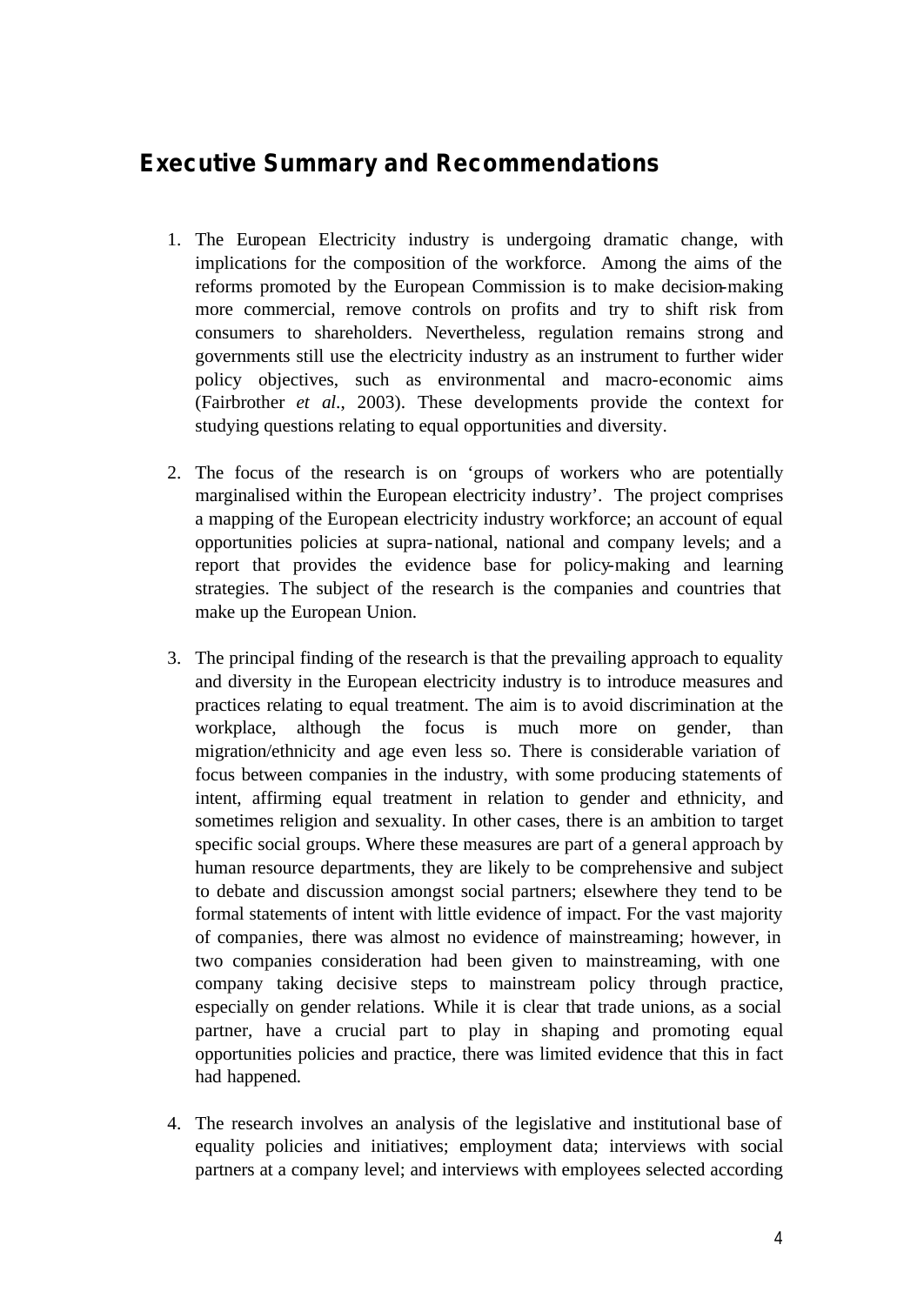to key socio-demographic characteristics. These data are complemented by policy, research and related materials (such as previous studies commissioned by the EU and/or the social partners in the electricity industry).

### *Legal and Institutional Context*

- 5. Equality of opportunity and diversity measures have been the focus of extensive political debate and the subject of legislation and policy initiatives, at supra-state and member state levels throughout the European Union. One outcome of these debates and the associated policy initiatives is that there is considerable variation between the countries that make up the European Union. These variations have implications for companies, operating within countries and between them.
- 6. Equality measures can be instigated through legislative reform (hard measures) or policy (soft measures). The adoption in 2000, of the European Union Equal Treatment Directive (ETD) and Race Equality Directive (RED), are an example of 'hard' or mandatory measures. Positive Action and Gender Mainstreaming, although given a legal basis in the Treaty of Amsterdam 1997, typify 'soft' or voluntary policy measures. In general, there has been a move from soft initiatives to hard ones.
- 7. The approaches to these questions are varied and occasionally contradictory. They include 'equal treatment', 'positive action', mainstreaming, and legal duties relating to mainstreaming measures. Further there is a complex relation between mainstreaming (gender or otherwise) and diversity recognition. In any consideration of these approaches, it is necessary to acknowledge not only the different and competing assumptions upon which they may rest, but also equally importantly the complementary and cumulative aspects to these approaches, especially in relation to legal regulation and policy application.
- 8. These approaches inform and underpin EU directives and policies. The basis for equality recognition and policy development is the Equal Treatment Directive, 2000, and the Race Equality Directive 2000. Requirements are placed on member states (initially the EU-15) to transpose the Directives into law by 2003. However, in practice a number of member states have exercised options for delaying the age legislation until 2006, while others have not completed the transposition. The new members were required to enact the directives prior to accession in May 2004.
- 9. Since the articulation of the Community Framework Strategy on Equal Opportunities for Women and Men 2001, gender mainstreaming has acquired a centrality in the consideration of equality policies and practice, at a country level and at sector levels. While there is strong pressure for gender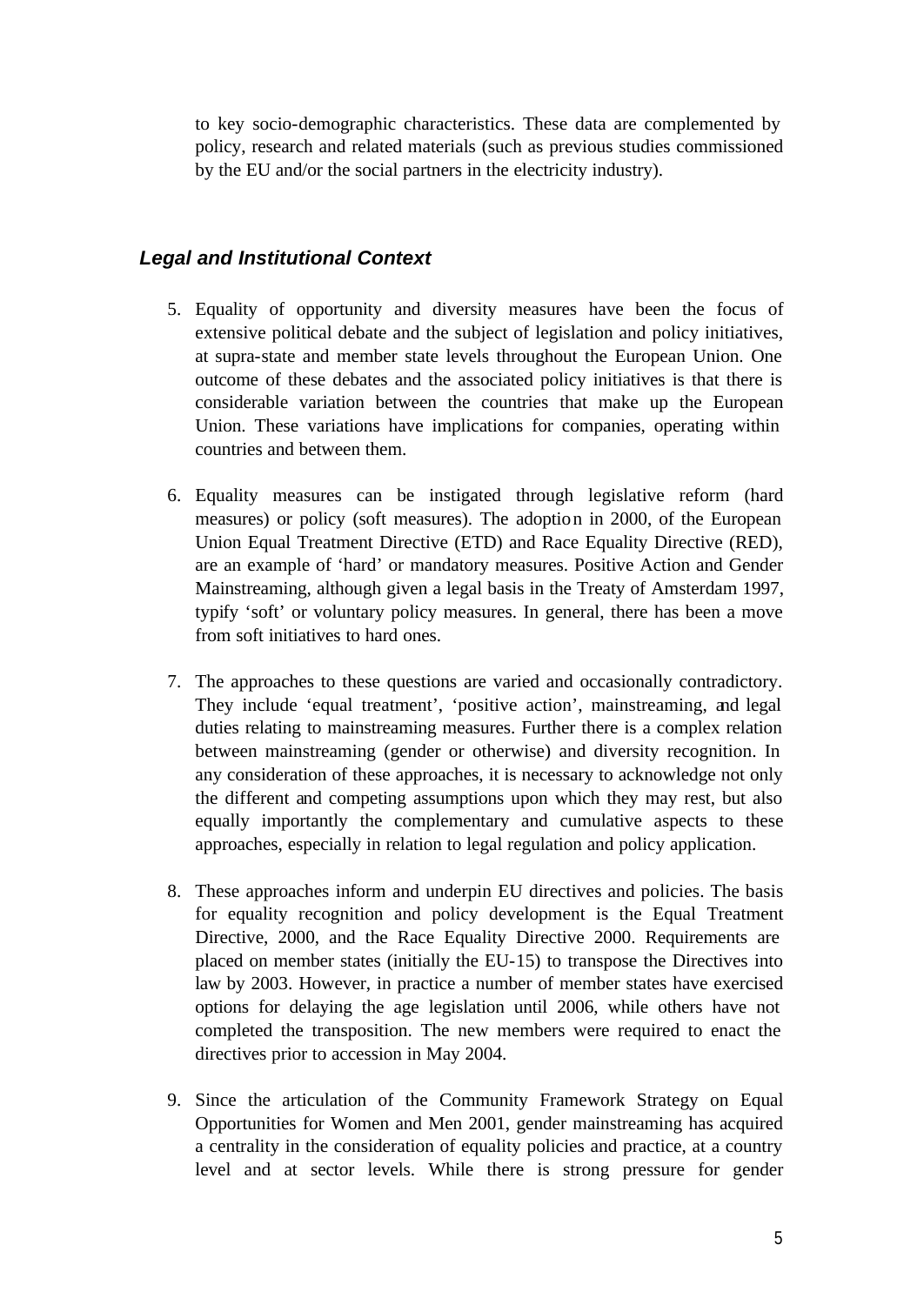mainstreaming policies throughout the EU, the actual practice is varied, with 'hard' measures clearly evident in all countries, but there is much less clarity in relation to 'soft' measures. One particular aspect that creates difficulty in the New Member States is the absence of specific and focused institutional arrangements in relation to the political structures of the country that address gender mainstreaming questions, such as gender balance quotas at government committee level, and the like). The evidence suggests that the implementation of such policies will remain key issues for the EU-25 in the near future.

10. In March 2000, at the Lisbon European Summit, the EU agreed a new European Employment Strategy (EES), with aim of 'becoming the most competitive and dynamic knowledge-based economy in the world, capable of sustainable economic growth with more and better jobs and greater social cohesion' (Europa, 28 September 2004)Member states have now set common objectives and targets for employment and agreed to produce annual National Action Plans (NAPs). Within three overarching objectives of the strategy, ten guidelines focus policy in relation to employment. Gender mainstreaming is integral to all policy. Other guidelines address questions relating to age, migration, and disability. Together these guidelines constitute comprehensive and linked approach to employment policy, one that should be reflected in the annual NAPs.

#### *Equality and Diversity in Europe*

11. The stated aim of the EU is to develop the EU economy in a dynamic, prosperous and inclusive way. As part of this programme, the EU has set a series of targets to achieve this ambition, and central to this programme is recognition that without equal opportunity, as a core component of the programme, these goals are unlikely to be achieved. Whilst, the EES/NAPs focus on economies as a whole, each sector comprises a part of this whole. In this respect, it is incumbent on the electricity social dialogue committee to address the ways in which the industry can play a leading part in this process.

### *Employment*

12. The starting point for the analysis of the European electricity sector is a consideration of work and employment patterns. The primary aggregate data for such an analysis is derived from the European Labour Force Survey. Employment rates are the method of classification that is used. This presentation of the aggregate statistical data permits a comparison to be drawn between the electricity sectors in each country.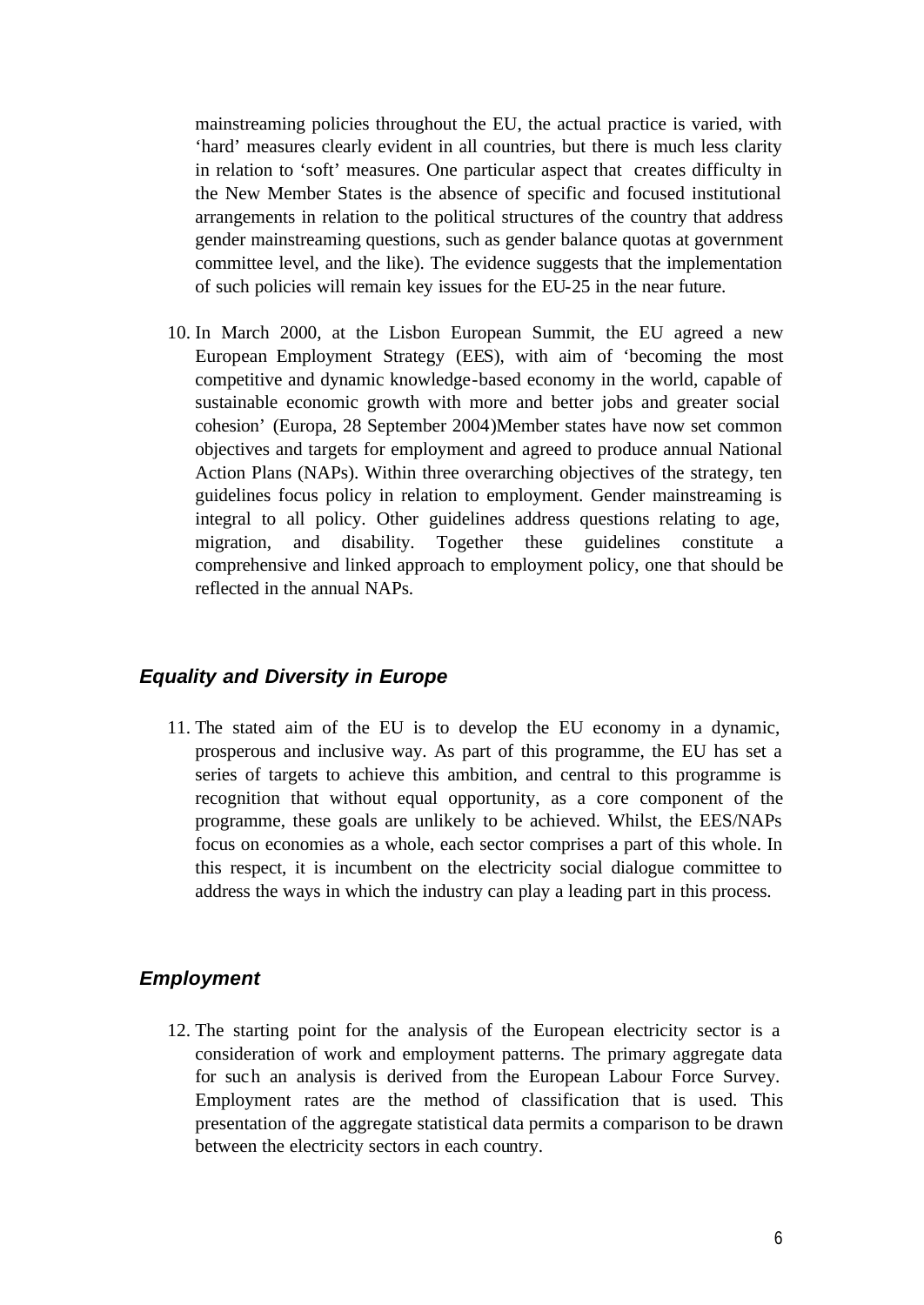- 13. The electricity industry workforce is predominantly male and middle-aged. Overall, there appears to be a problem developing in terms of recruitment, retention and the conduct of the electricity business in the emerging circumstances, because of the age bulge in the industry. In the context of restructuring, the socio-demographic composition of the workforce is likely to shift in marked ways over the next few years. There are two dimensions to this profile: an age or generational dimension and an uneven pattern of female employment, both within companies and between the EU countries. Of note, there is markedly less female employment in the EU-15 when compared with the Central and Eastern European countries. These features raise important questions for the focus and approach to training as well as for emergent distortions in the skills profile of the overall workforce.
- 14. The employment data presents a complex and uneven picture across the European electricity industry. With the exception of France, every country recorded major staff reductions in the context of corporate reorganisation. With the moves towards unbundling the former vertically integrated enterprises, overall staff levels were reduced, either directly via retirement and redundancy or via out-sourcing.
- 15. There are marked differences in the profile of employment in the electricity, gas and water supply industries. However, there are few discernable patterns in relation to specific features of governance, economic organisation, political history, and social arrangements. One set of differences, however, does emerge in the context of the different political and economic histories involving the EU-15 when compared with the New Member States. Another common feature is that the economic activity of males within the industry is higher than that of females, reflecting, in varied ways, the continued salience of traditional ideas about the role and place of women. Such patterns raise important questions in relation to the targets set under the EES procedures. Equally, the age profile in the industry displays a weighting towards higher age bands, which also raises questions about EES targets. Whilst, there is little evidence in this study on patterns of migration and ethnicity across Europe, evidence elsewhere suggests that complex practices are at work in different countries.

### *Themes*

16. Legislation, Collective Bargaining and Social Partnership: The evidence across Europe of the implementation of equality policies is limited. Nonetheless, the available evidence suggests that where firms pursue equal treatment policies and programmes then it is as a result of directives and legislation, rather than as a result of corporate initiatives. Equally, the evidence suggests that collective agreements featuring equality issues replicate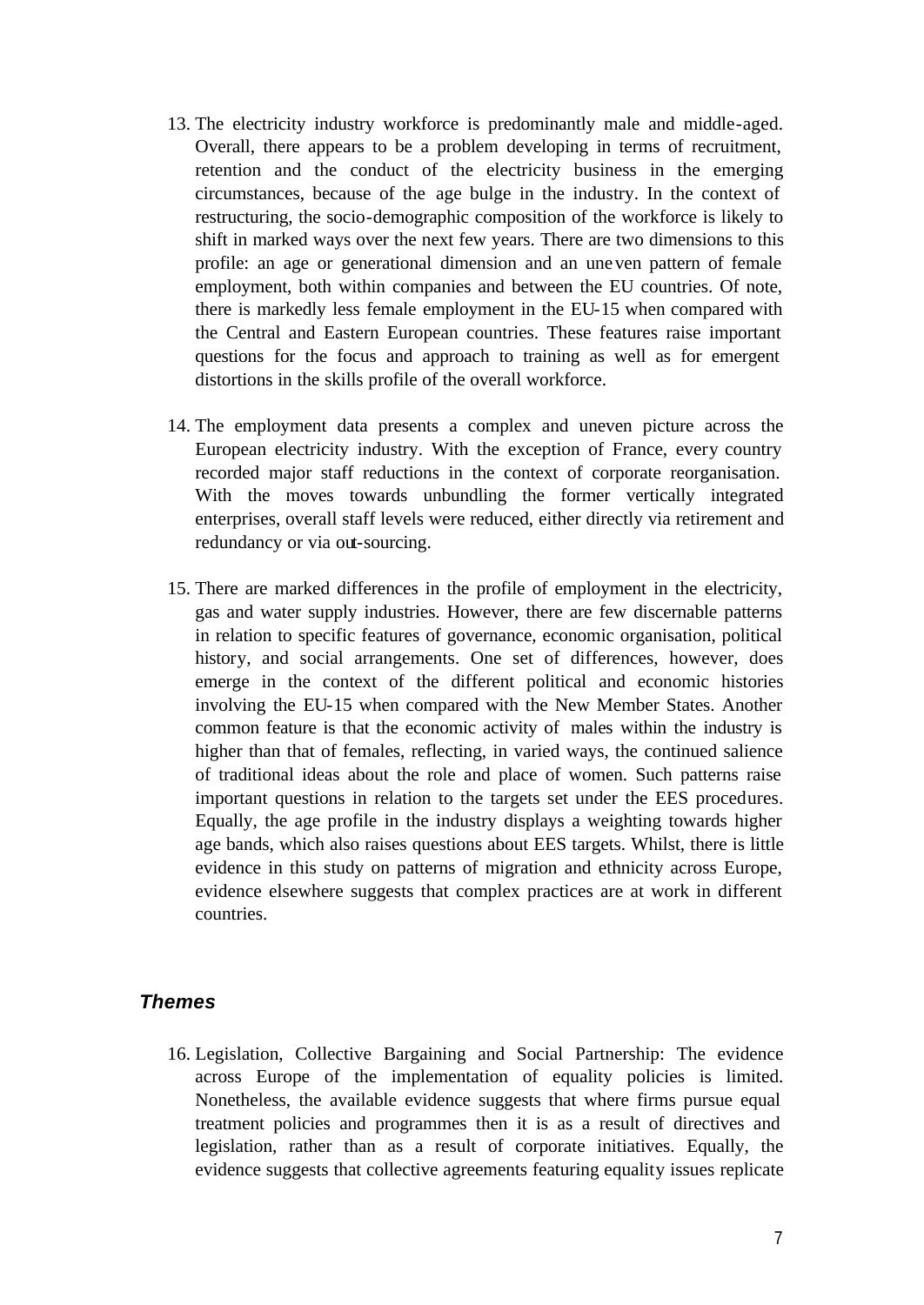and occasionally supplement legislative and related requirements. Notably there was no evidence of equality bargaining in a number of countries, and not only in the more recent membership amongst the New Member States.

- 17. Employee Experience: The career paths of staff and their associated experiences are distinctive in a number of ways. Four trajectories are identified: long-term careers paths, interrupted career paths, sideways career paths, and foreshortened career paths. The overall picture is one where men and women have different trajectories, with women often missing or indeed 'excluded' from long-term career paths. A second feature is that migrant workers in a number of companies came with high level qualifications, but these were not always recognised. At the other end, there is evidence that migrant employment is used in some cases as a reserve pool of labour to fill low status jobs in the company. In yet other cases, a claim was made that the company did not employ migrant workers, although it was clearly the case that in out-sourced work, often former direct management staff relied on pools of migrant workers. Increasingly in all companies there is an increasing emphasis on graduate recruitment, which often as a result served to disturb the established hierarchies of older employees in the company. The corollary of this recruitment is that older workers,  $(45+)$  years) are encouraged to leave employment, under early retirement and voluntary severance schemes.
- 18. Employment: Overall, most companies report that recruitment has been limited over the last few years. Where recruitment is occurring it is increasingly of graduate applicants. The outcome is a dumbbell shape for the employment profiles of many companies. Further, in all cases, there was considerable evidence of procedures that either do not recognise equal opportunities or rely on relatively personalised procedures. Recruitment procedures rarely take equality and diversity issues into account. More commonly, companies may set an objective to recruit specific types of workers.
- 19. Pay and Remuneration: On pay there was formal equality in every case, although there are striking differences in relation to opportunities, to bonuses and related benefits, as well as to grading structures. In addition, individual staff are unaware of the different remuneration arrangements that may apply in their areas of work as well as more generally. Nonetheless, there are a few examples where these questions have been addressed collectively, by union representatives. In these cases, there is evidence of both formal and substantive equality measures in relation to remuneration. Part of the difficulty here is that there are almost no examples of formal equality pay audits in these companies, a measure that would provide a robust basis for assessment and evaluation.
- 20. Work and Employment Practice: There is extensive evidence of a long hours culture in each of the companies covered by the survey. In these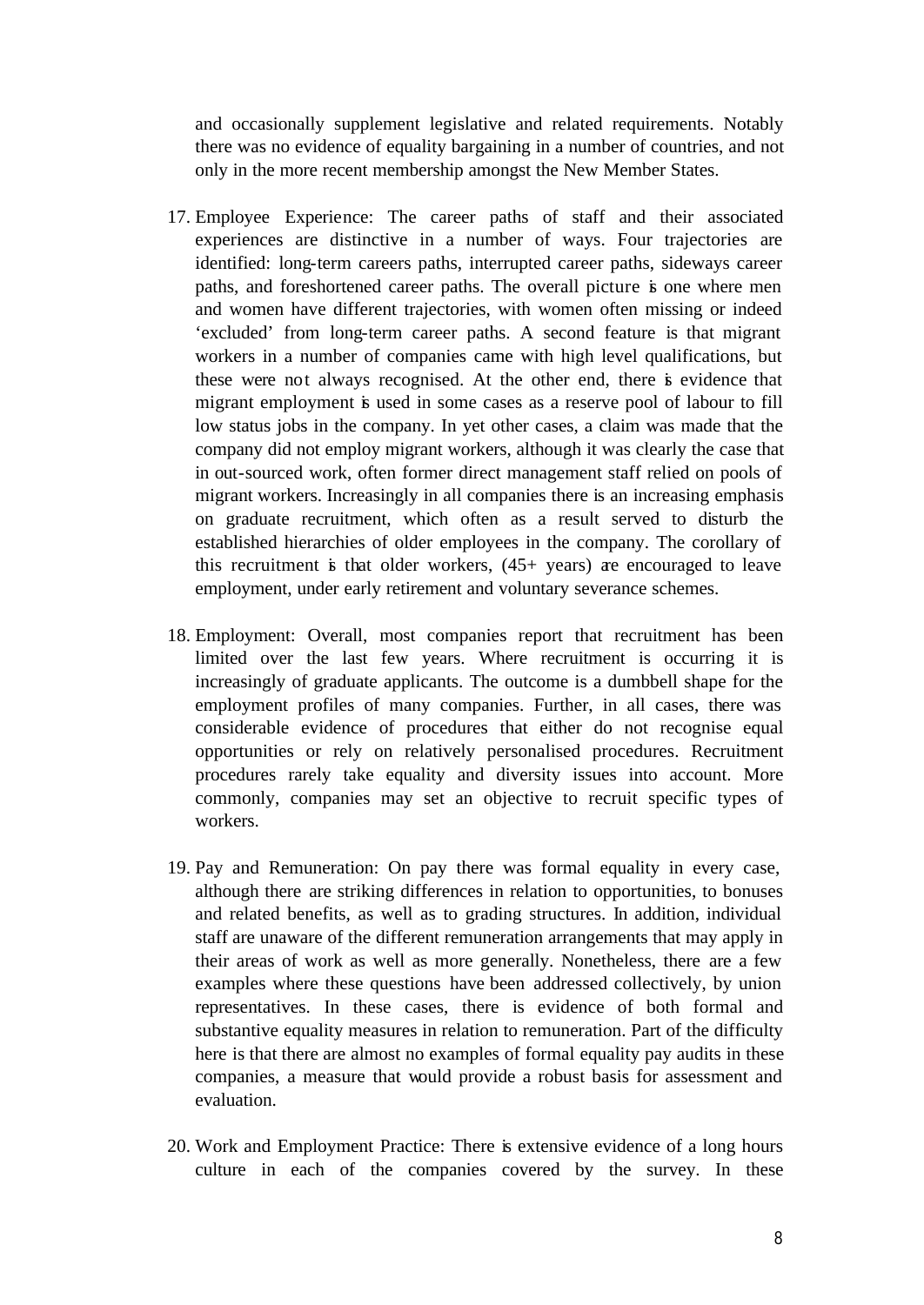circumstances, the measures aimed at promoting work/life balance tend to have a partial aspect to them, in that they usually focus on women as mothers, rather than as more broadly based arrangements that apply to the whole workforce. The paradox is that these measures often serve to reproduce traditional domestic and employment roles, rather than counter them. These outcomes are further complicated by the relative absence of the support services to employees, in relation to their varied roles and responsibilities domestically.

- 21. Training: These companies offer a range of training programmes, often functional in its aim, with little attempt to address questions relating to equal opportunities. There is little overt recognition in these courses of diversity or difference; there is virtually no positive discrimination. However, the training programmes almost without exception are skewed towards the younger rather than the older employees. Nonetheless, the evidence is that some young workers did not have ready access to training where issues relating to equal opportunities may be raised. While there is little concern among young male workers about this situation, many female employees expressed reservations about these arrangements. Overall, there are paradoxical patterns to the training arrangements. While the overwhelming emphasis in companies, particularly the transnational companies, is toward the younger more recent recruits, there is also evidence of differential access to training. In some cases, the young have limited access; in others, it is only the young. More generally, it should be noted that training sessions provide one opportunity to learn about and discuss equal opportunities policies. Still, there is limited evidence that this occurred anywhere, although there are examples of attempts to provide support through discussion and meeting, especially among women staff.
- 22. Procedures Problems: Equal opportunities grievances and problems take many forms at all these companies, in relation to age, gender, migrant labour and other aspects of inequality and discrimination. While the procedures for dealing with such concerns varies from company to company, and particularly from workplace to workplace, it is the case that some companies have put in place publicly available and comprehensive procedures. However, in some cases staff face problems that are not viewed as genuine or not seen as the responsibility of the company, such as sexual harassment in at least one company. The conditions for addressing some of these deficiencies appear to be twofold, senior staff in place with specific and preferably sole responsibility for questions, policies, procedures and practice relating to equal opportunities and diversity, and active trade union memberships prepared and willing to tackle these often difficult questions. One prerequisite is that both these senior staff and trade union leaders question conventional views that it is the victim that is at fault rather than the perpetrators or the structures that underline some forms of inequality and discrimination.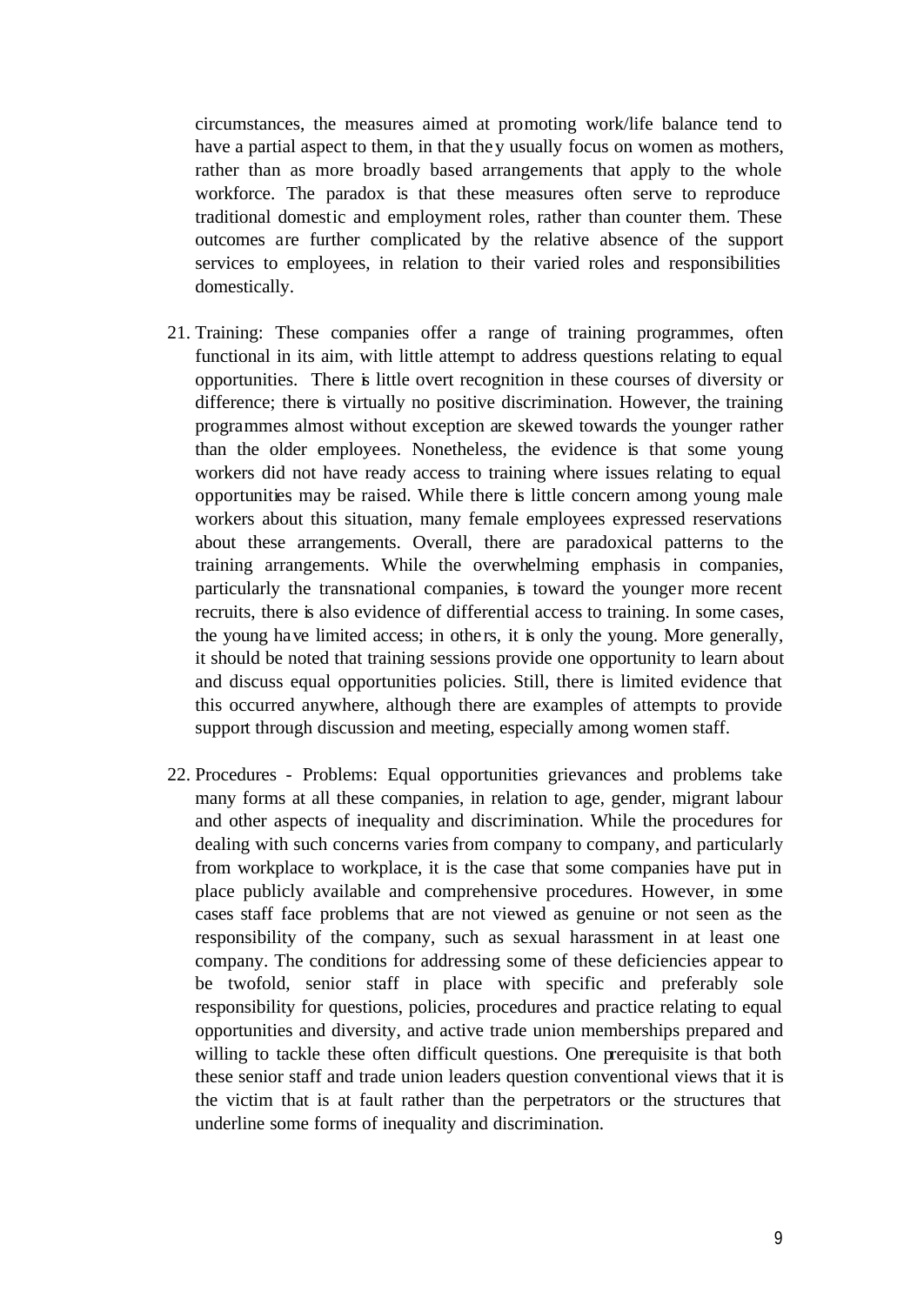- 23. Procedures Outcomes: There is considerable variation in addressing questions relating to awareness of EU policy, company policy and practice, and the way to address and deal with problems and questions relating to equal opportunities and diversity. On the one hand some companies have well thought out and developed policies. In addition, there are procedures in place for dealing with these questions and issues that might arise. In other companies, while there is often a corporate policy, in specific national organizations, there is extensive evidence of a very limited engagement by both management and trade unions with these questions. More broadly, most companies rely on voluntaristic forms of awareness, such as intranet. In relation to implementation of policy, where middle level management face twin demands of operational output and targets and the enforcement of equal opportunities policy, the former generally prevails. Nonetheless, where trade unions recognise the importance of these issues, there is a refreshing engagement with these questions and the result is a wider awareness than elsewhere.
- 24. Without exception, there is a view that career progression favours men rather than women. In the case of migrant labour a more complex picture prevails, with some, in one company in particular, claiming that the opportunities are open ended, while the other companies present a picture of degrees of discrimination, mainly informally, against migrant labour and in favour of nationals. Thus, the patterns of career progression in terms of men and women are clear cut and almost universal amongst women. In contrast, there are complex patterns evident in relation to migrants where it is often claimed that migrants have to doubly prove themselves. In one case, this view was rejected and the migrant labour force spoke ambiguously about their welcome to the company. For older workers the situation is complicated by preparation for post-work lives, major changes in terms of hierarchy and seniority, and a changing focus in these companies toward commercial and market-focused activity.

### *Overview*

25. Management: In general, equality policy and practice is not mainstreamed in the electricity companies, although two companies have promoted aspects of mainstreaming, in initial and uneven ways. These different approaches mean that in some companies there is a tendency to rely on active and specially appointed senior staff to develop and implement policy, while in others this is simply a task along with many other tasks. In all companies, there is a tendency to rely on line management to underline company policy, an objective that is in every instance a second order concern. In practice, the broad view is that equal opportunities in whatever form is not a prime responsibility of line management.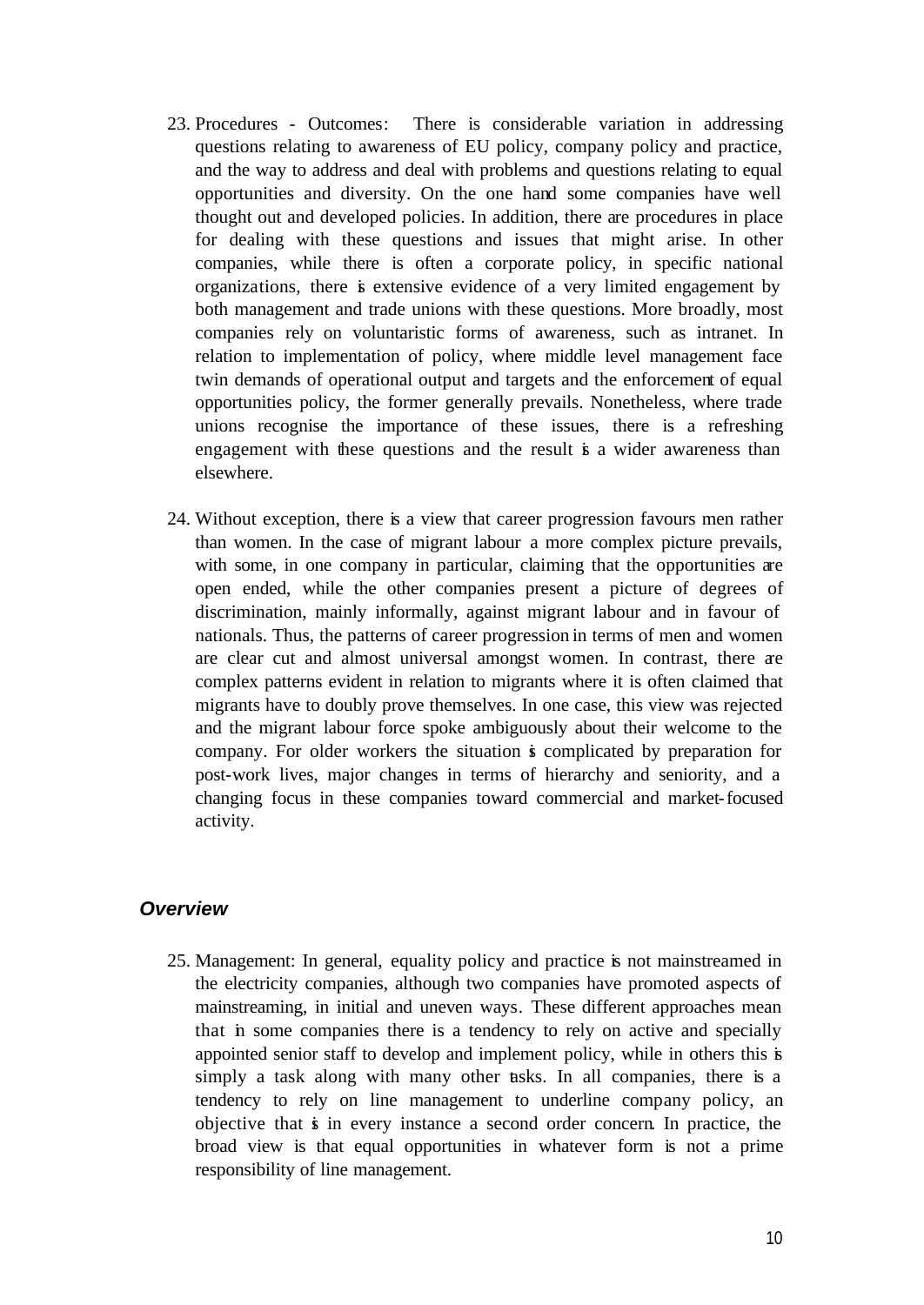- 26. Work Organisation: The way in which work is organised in these companies and the relation between work organisation and employment relations is a crucial dimension in any assessment of equal opportunity policies and practices. In all companies, there is evidence of a tension between work structure and the ability to benefit from flexible work arrangements. In effect, there is evidence that inequalities are built into critical aspects of the employment structure, with the result that in practice staff suffered on-going inequalities in practice.
- 27. Union: Trade unions are important vehicles for highlighting equality of opportunity policies and practice, particularly at a company level. However, it is unusual for trade unions to take up equal opportunity policies specifically at a workplace or local level, although trade unions did take up grievances in this area, although certainly not in all companies. Thus, there is an unevenness in trade union involvement in this area of activity, complicated by the fact that on some issues in a few companies, particularly personal cases around sexual harassment, there is a general denial that such activities could take place.

### *Conclusion*

- 28. Company policy ranged from the comprehensive to the non-existent (in substantive as well as procedural terms). In those countries where there is a tradition of labour law regulation, companies take the Labour Code as sufficient tool for equal opportunities. The result is an uneven and often *ad* hoc approach to equal opportunities.
- 29. Overall, there is limited evidence of gender mainstreaming at company level. Rather, there is variation of practice, although some common themes are evident. Many companies had produced comprehensive policy on equal opportunities. These statements rarely extend to rights (line management decides on a case-by-case basis), they are often selective (type of procedures, include bullying/mobbing or not) and often they relate exclusively to specific aspects of social life, such as accommodating motherhood. The outcome is an uneven and often individual approach equality questions.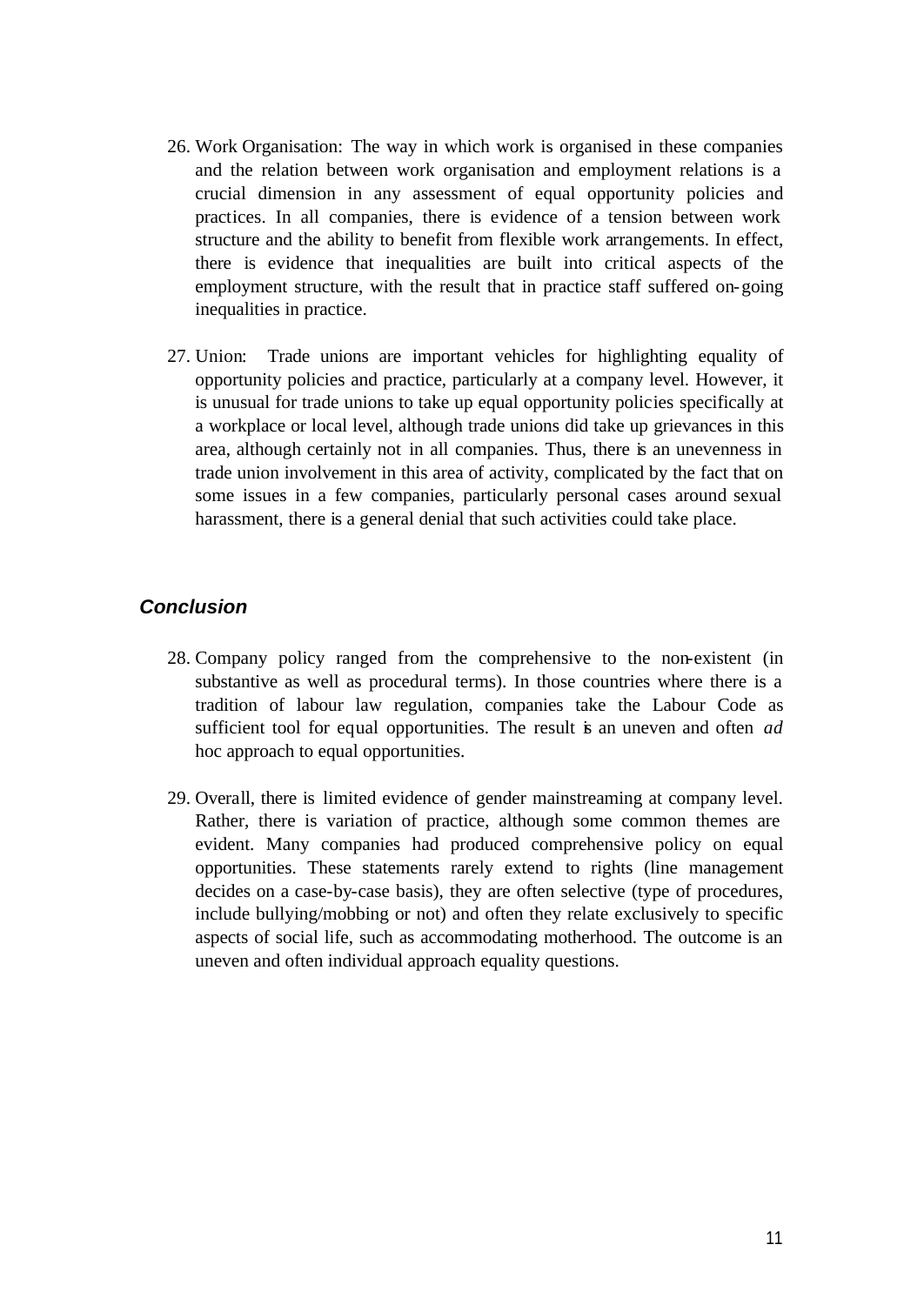## *Recommendations*

**Legislation and Public Policy**

- **1. The social partners should agree a joint public statement supporting a set of objectives about the value of equal opportunities polices and the recognition of diversity.**
- **2. The social partners should promote dialogue and debate via the social dialogue committee on approaches to equal opportunity and diversity at a company level.**
- **3. The social partners should take a lead in promoting the principles encapsulated in the EU employment guidelines.**

#### **Policy**

- **4. Eurelectric should consider ways of promoting policy initiatives and development by companies in relation to equal opportunity mainstreaming.**
- **5. The trade unions should review their approaches to questions relating to equal opportunities and diversity management, with a view to developing a uniform best practice approach across Europe.**
- **6. In the context of ongoing restructuring in the electricity industry, the social partners should consider policies that take into account the differential impact of these developments on different social groups.**

**Resources and Tools**

- **7. The social partners should commission research, in conjunction with Eurostat, to produce a robust database of the profile of employment in the European electricity industry as a whole**.
- **8. The social partners should encourage companies in the European electricity industry to carry out equality audits of their companies and the divisions that make them up.**
- **9. The social partners should consider the possibility of bidding for funds under the EU programmes to address questions relating to the many dimensions of equal opportunities.**